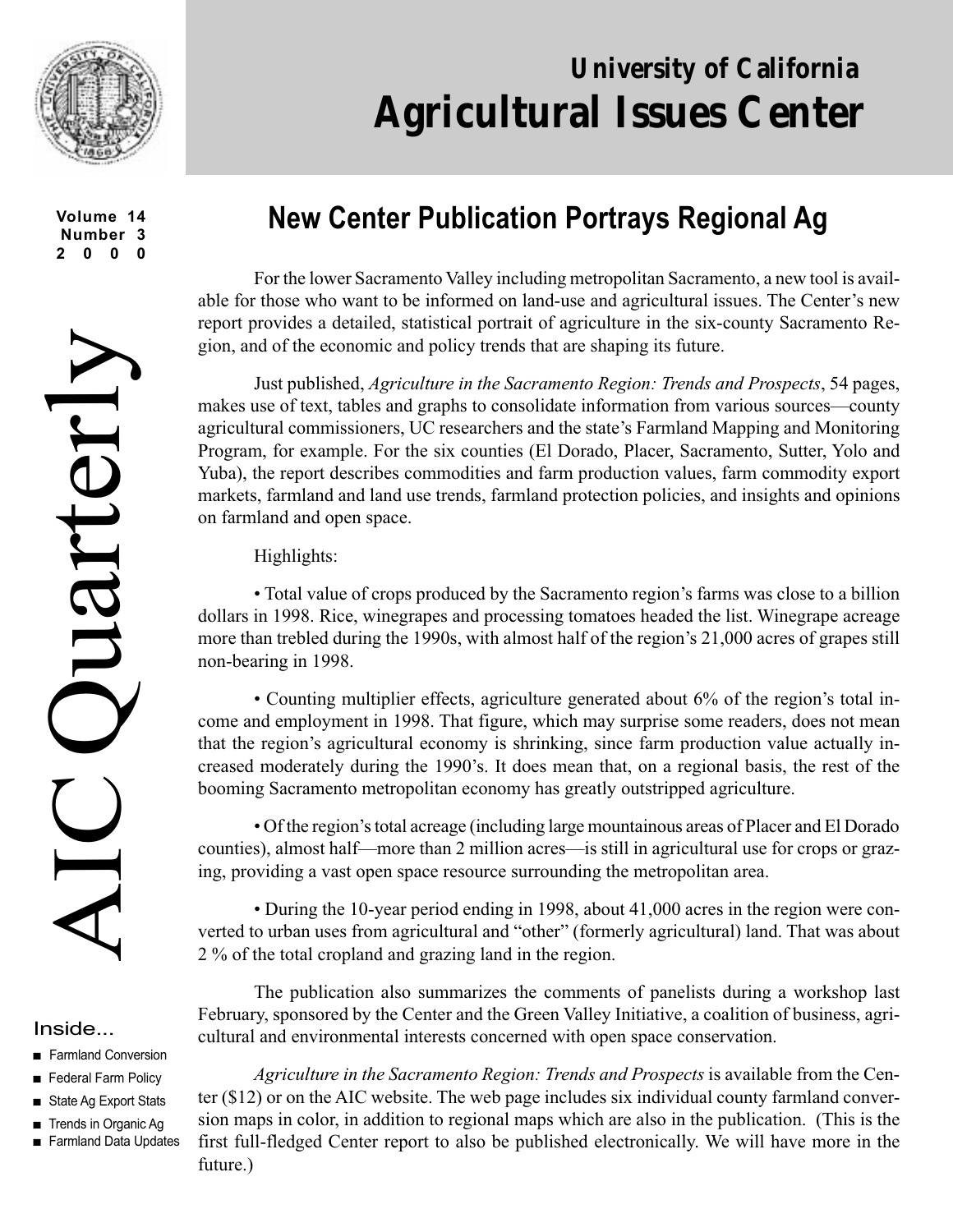#### **AIC Advisory Board**

William F. Allewelt, Jr., Vice Chair *President Emeritus, Tri Valley Growers* Karen Caplan

*President and CEO, Frieda's Inc.*

Dan Dooley, Chair *Attorney, Dooley & Herr*

Betsy Marchand *Tribal Gaming Commissioner, Rumsey Rancheria, and Yolo County Flood Control & Water Conservation Dist. Coordinator*

Milenda G. Meders *Friends of Extension Owner/Operator, Madera County farm*

Jack Pandol *President*, *Grapery*

Henry Schacht *Agriculture Consultant and Writer*

Terry Scranton *Retired Executive Vice President Bank of America*

Brenda Jahns Southwick *Attorney California Farm Bureau Federation*

Dorcas Thille *Hansen Trust Advisory Board Owner, J.K. Thille Ranches*

#### **AIC Associate Directors**

 **Science and Technology** Julian M. Alston, *Professor Agricultural & Resource Economics UC Davis*

 **International Trade** Colin A. Carter, *Professor Agricultural & Resource Economics UC Davis*

 **Resources and the Environment** Keith C. Knapp, *Professor Environmental Sciences UC Riverside*

 **Agribusiness Issues** Jerome B. Siebert, *Extension Specialist Agricultural & Resource Economics & Policy, UC Berkeley*

 **Rural-Urban Issues** Alvin D. Sokolow, *Extension Specialist Human & Community Development UC Davis*

 **Commodity Policy and Market Issues** Daniel A. Sumner, *Professor Agricultural & Resource Economics UC Davis*

#### **AIC Staff**

Daniel A. Sumner, *Director* Ray Coppock, *Communications Specialist* Sandy Fisher, *Administrative Specialist* Karen Jetter*, Post Doctoral Researcher* Marcia Kreith, *Program Analyst* Nick Kuminoff*, Staff Research Associate* Laurie Treache*r, Administrative Assistant*

### **The Federal Role in Farmland Conservation**

*Agricultural land conservation policy from the federal viewpoint was the topic during a recent listening forum conducted at UC Davis by the USDA Policy Advisory Committee on Farmland Protection. The following summarizes the main points of a statement to the committee by Alvin D. Sokolow, AIC Associate Director and Public Policy Specialist in the UCDavis Department of Human and Community Development. More details of Sokolow's testimony are available in "Research Working Papers" on the AIC website.*

What can the federal government do about farmland conservation, a nationwide challenge with unique requirements in each community? Not much directly, but certain federal actions could be helpful.

Problems of preserving agriculture in the face of urbanization must be identified and tackled in the affected communities themselves, using the interest and activity of local governments and other community institutions as well as mobilized farmers and urban neighbors. State governments also may have considerable impacts, primarily through empowerment of local governments with land-use and revenue authority, and through state infrastructure projects. There also are limited but influential roles for the USDA and other federal programs.

Federal action could expand fiscal support for state and local farmland protection efforts. A modest increase in the funding of the Farmland Protection Program (only \$35 million was authorized in 1996) would leverage much larger amounts of state and local money. Also, a portion of the funds could be targeted to agricultural-urban edge locations.

USDA could support research and information dissemination, especially on two important topics: (2) techniques for minimizing conflict, such as "best practices" guides for farm operations in urban environments, and (2) techniques for direct marketing and agri-tourism for urbanimpacted farmers.

In addition, certain USDA data programs need review:

• The National Resource Inventory, which at five-year intervals indicates land-use changes for the nation and for states, appears to exag-

The *AIC Quarterly* is published four times a year by the University of California Agricultural Issues Center, One Shields Avenue, Davis, CA 95616-8514. For additions or changes to our mailing list: email  $\langle \text{agissues}(\hat{\omega})\rangle$  and  $\langle \text{adu}\rangle$ , call 530-752-2320, or fax 530-752-5451. The *AIC Quarterly, AIC Issues Brief,* a complete list of our publications and more can be found on our website at *http://aic.ucdavis.edu.*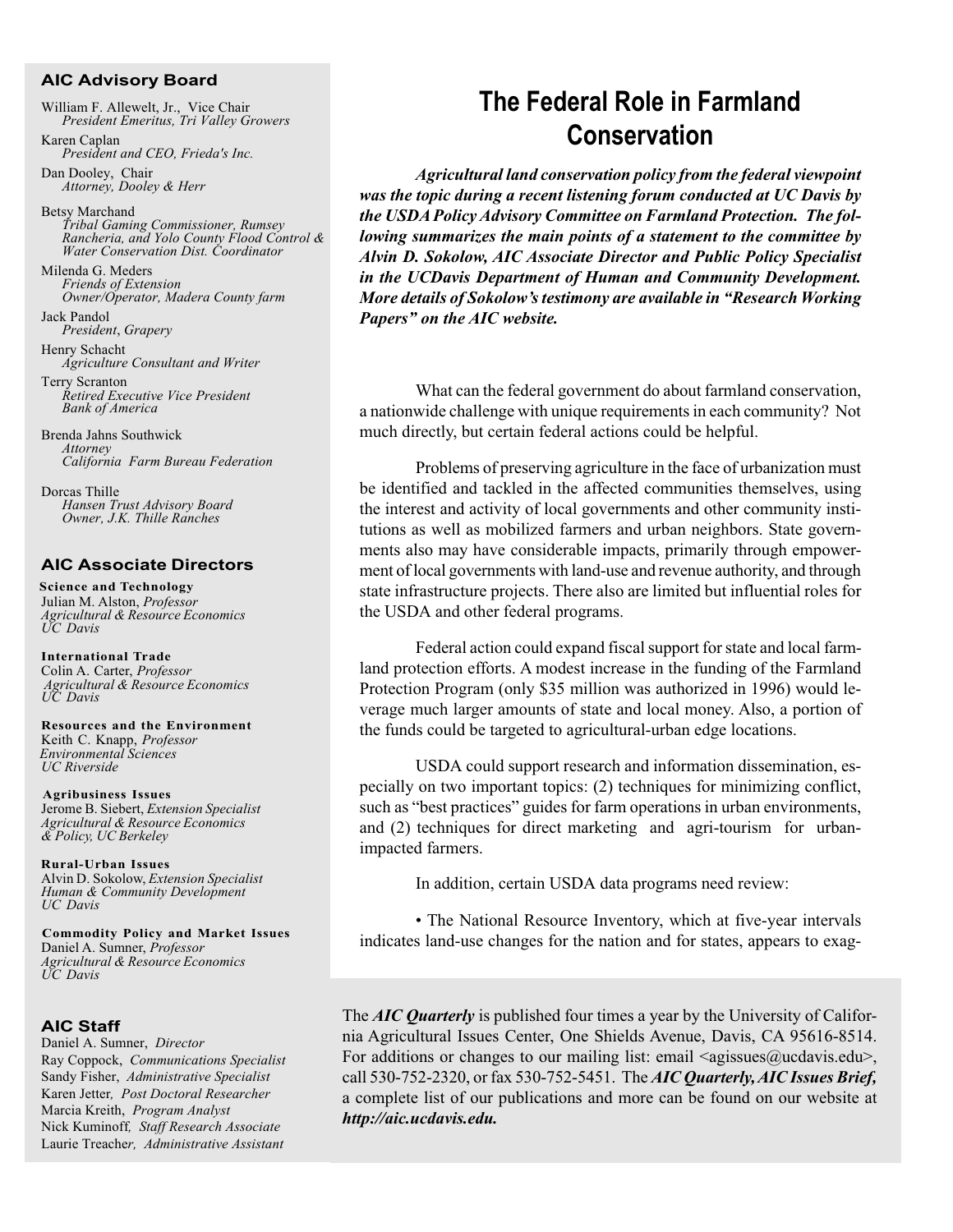gerate the rate of conversion to urban uses—in California at least. The NRI estimated that about 139,000 acres were converted annually in California during 1992-97. However, data from the state's Farmland Mapping and Monitoring Program, which uses aerial photos and other intensive survey techniques, identified a much more modest total of about 27,000 acres converted annually during a similar period. The difference is more than 5:1, a ratio that can't be attributed to sampling error or small methodological differences. Since NRI numbers are widely disseminated and used, an evaluation of the accuracy of this data system is highly desirable.

• The USDA's Economic Research Service periodically examines the geographical relationship of farms and urban populations, using county-level data. ERS reports, noting that much of the nation's farm output comes from counties with metropolitan or rapidly growing populations, imply that urbanization is not a major threat to agriculture. However, county-level data typically cover territories that are too large for the data to accurately portray actual agurban edge conditions. For example, Fresno County, the nation's leading farm county, has a metropolitan population of about 600,000, with an extensive agurban edge, and yet is so large that most of its prime agricultural acreage is located elsewhere. This is more a matter of interpretation than data accuracy.

Of course, urbanization of farmland is not a new pattern in the U.S., but today the geographical divisions are more blurred than ever before as residential and commercial growth penetrates rural landscapes. As farmers and their urban neighbors work toward a peaceful co-existence, there are three underlying issue areas:

1. Incompatible land uses as farmlands are intruded on and farm operations disturb nearby city residents. The most promising answers lie in making the planning policies and land use practices of local governments and private developers more sensitive to farm activity.

2. Development of economic opportunities for farmers in urbanizing areas, such as direct marketing. Public policy can provide education, technical assistance, facilities and promotion.

3. Societal changes in rural areas as newcomers, who are less likely to value the role of agriculture in the local economy, move in. The key public policy challenge for these communities is to balance the two viewpoints through a meaningful deliberative process participated in by both newcomers and oldtimers.

### **Commission Director Outlines Farm Policy Issues**

A recent Center-sponsored workshop provided an insider's look at key federal farm policy issues. Agricultural economists, graduate students, visiting scholars, AIC associate directors and researchers as well as representatives of the local farming community heard Dr. Mechel Paggi, director of the Commission on 21st Century Production Agriculture. The Commission is currently drafting its final report to Congress and the White House.

Before soliciting ideas from the group, Paggi outlined the most important unresolved national agricultural policy issues that the Commission has identified: (1) a farm sector safety net, (2) risk management tools, (3) trade policy, (4) commodity programs for dairy, peanuts, sugar and tobacco, and (5) conservation and environmental issues.

The Commission, created under the Federal Agriculture Improvement and Reform Act of 1996 (FAIR), was charged to review the status of agriculture in the U.S. and to identify the appropriate role of the federal government in supporting agriculture when the FAIR Act expires in 2002.

During the first three years of its study, the Commission has generated statistical and economic analyses, and has sought input from government, academic and industry leaders as well as the public. It also has provided the President and Congress with a statistical overview of United States agriculture. That report is available on the Commission's website: http://www. ag commission.org/. Last year, the AIC helped to staff and also provided testimony at a Commission listening session in Fresno, the first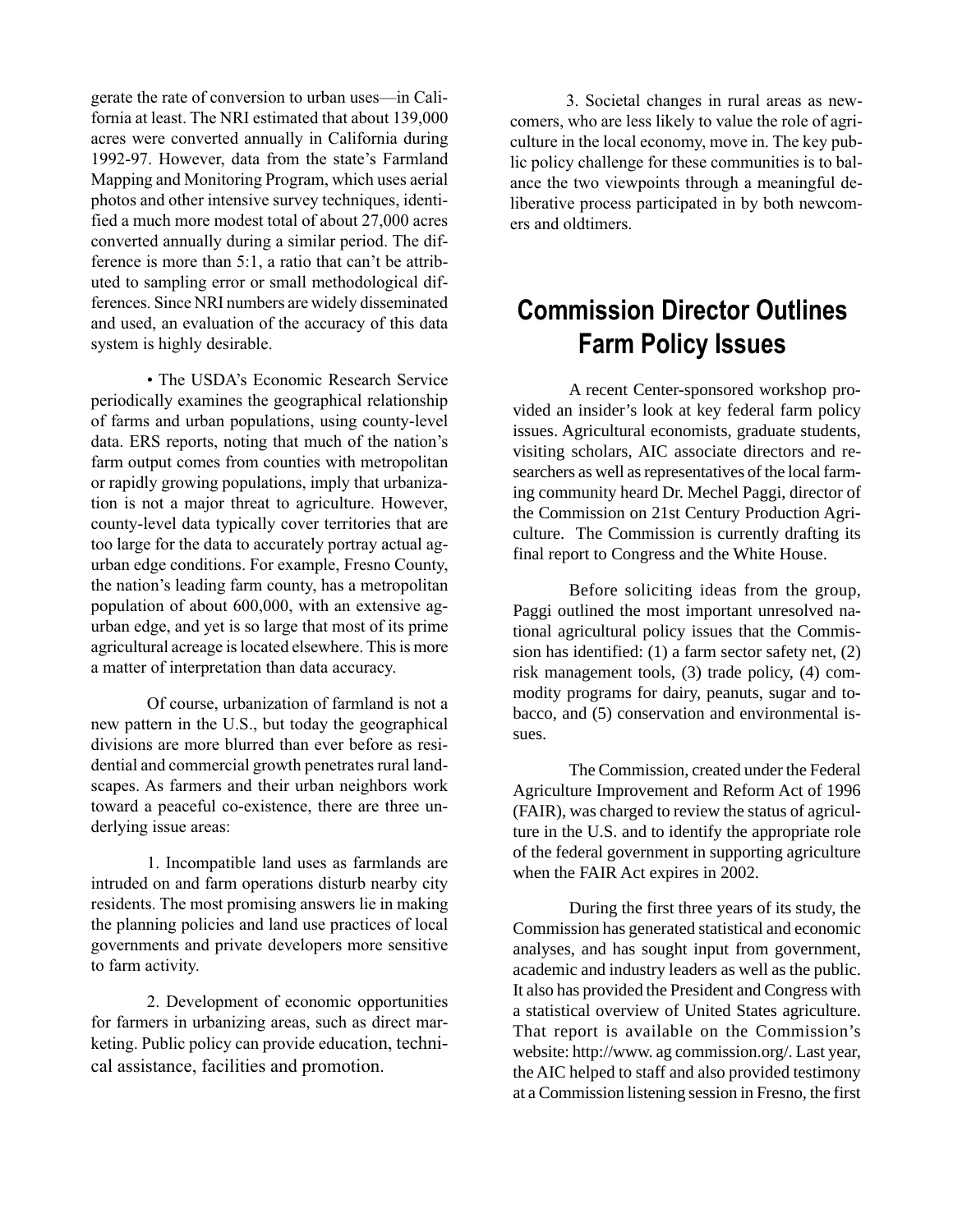of a nation-wide series. (See *AIC Quarterly* No. 4, 1999.)

For each of several issue areas, Paggi said during the AIC workshop on July 11, the Commission is evaluating current programs and considering possible changes or entirely new programs. Those issue areas are:

• The farm sector economic safety net. The FAIR Act largely replaced payments that were tied to low market prices with payments that were "decoupled" from prices. These payments have been greatly increased in each of the last three years, and recent cycles of low prices have sparked renewed interest in an expanded farm sector safety net.

• Risk management programs to help farmers control the overall degree of risk from their business activities. Many are available. For example, the USDA's Risk Management Agency provides some farmers with subsidized crop insurance as well as information on risk management. (See AIC Quarterly No. 2, 2000.)

• Agricultural trade policy, now receiving much attention in the wake of the Seattle WTO Ministerial Meetings. For upcoming trade negotiations, the U.S. has proposed continued reduction of tariffs, expanded market access, phasing out of export subsidies, new rules for state trading enterprises, and negotiating rules for trade in bioengineered products. Both existing and future trade policy commitments have major implications for U.S. agriculture.

• Conservation and environmental issues. USDA administers programs designed to provide farmers with incentives to preserve natural resources, including the Environmental Quality Incentive Program and the Conservation Reserve Program. Conservation and environmental issues related to agriculture were the subject of considerable discussion during the Commission's listening sessions.

In January 2001, the Commission expects to publish its final report, a comprehensive review of its findings and recommendations to Congress. The Commission has 11 members, mainly farmers or farm cooperative representatives from throughout the U.S. However, there is not a Californian and only one member from west of the Great Plains.

### **Center Updates State Ag Export Statistics**

The latest estimates of California's agricultural exports, generated for the third consecutive year by the AIC in partnership with the California Department of Food and Agriculture, show that the total 1999 export value dropped well below the previous year. This is largely because of decreases in export values of a few key commodities including cotton, oranges and almonds.

Although most commodities—37 out of the top 50—shipped larger quantities in 1999, total 1999 export value for California agriculture was \$6.1 billion, down from \$6.6 billion the year before. About half of the top 50 commodities recorded higher export values, but for the others adverse weather and lower prices were important factors contributing to lower returns.

For example, 1999 cotton exports were down as a result of low production in 1998 due to uncommonly wet, cool weather. Similarly, both orange production and exports were down due to a late December freeze and other adverse weather conditions that decreased production by 45% below the previous season. The quantity of almonds exported actually increased by 6% in 1999 but the price decreased by 22%, leading to an 18% drop in export value. Eleven other commodities in the top 50 also increased export quantities but received less in return.

Other highlights from the 1999 data:

• Almonds, wine and cotton were still the top export commodities.

• Canada barely edged out Japan as the top export destination, with both importing over \$1 billion of California's agricultural products.

• Commodities with the largest increases in export value were cherries, table grapes, and milk and cream.

• California's ratio of agricultural exports to production was 16%, down from 19% in previous years.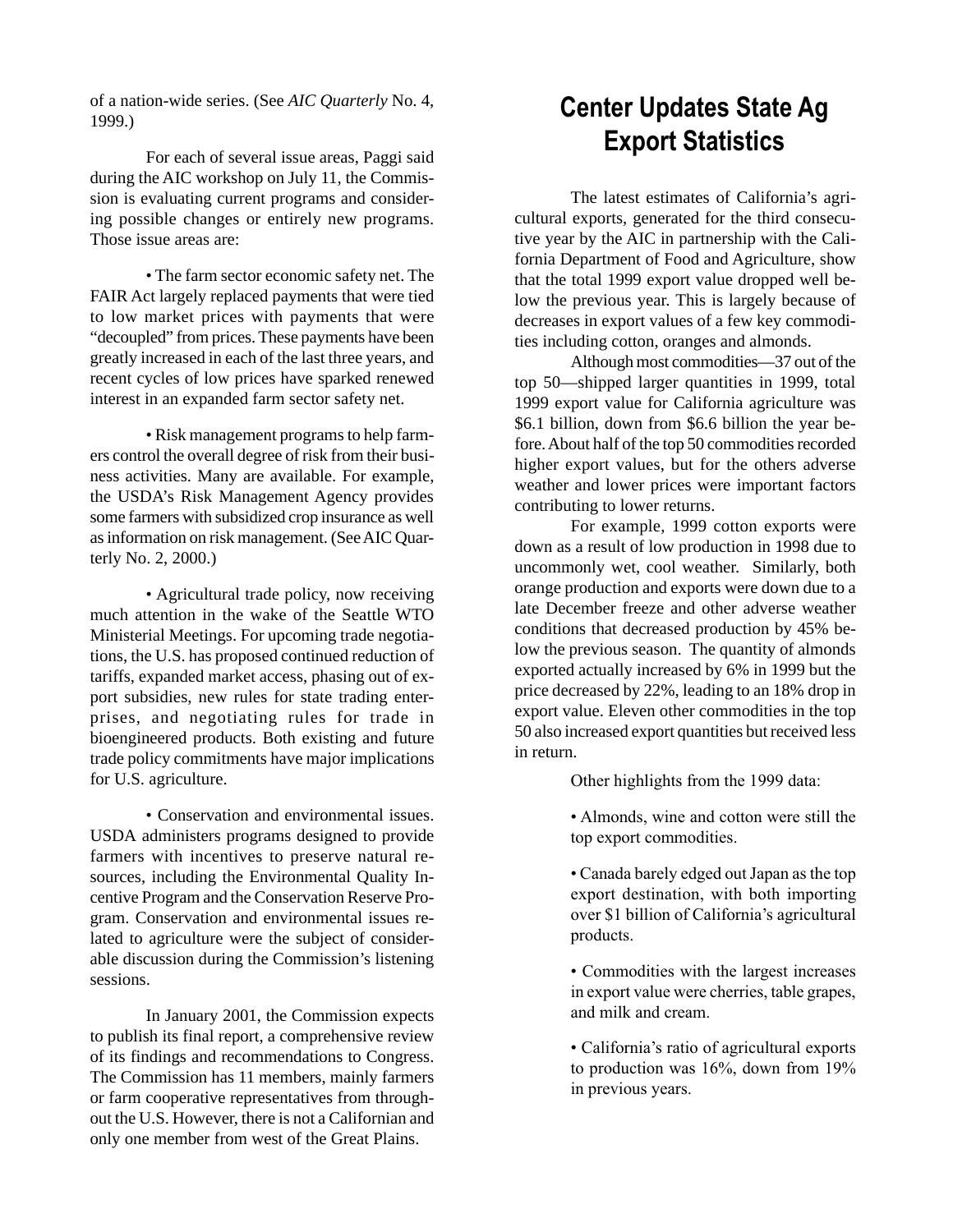• The combined export value of grape products—wine, table grapes, raisins and juice—was over \$1 billion, making vineyards the leading source of agricultural export value in the state. However, wine exports decreased slightly in 1999, ending four years of significant gains. Wine exports increased 141% between 1995 and 1998.

The AIC-CDFA partnership providing these statistics began with a project to develop more accurate methods for estimating agricultural exports by individual states. (See *AIC Issues Brief* No. 8, December 1998.) The 1999 export data, which will be the subject of an upcoming *AIC Issues Brief,* are now available on the AIC website (**http:// aic.ucdavis.edu/pub/exports.html).**

### **New Data Shows Trends in Organic Agriculture**

California's organic farming industry, although still a small part of the state's agricultural economy (about six-tenths of 1% of gross sales), is showing dramatic growth, according to statistics to be reported in a new AIC publication.

*Statistical Review of California's Organic Agriculture, 1992-1998,* adds three more years of data to a previous Center report, highlighting sixyear trends in the industry. The authors, Karen Klonsky of the UCD Department of Agricultural and Resource Economics and Laura Torte, UC Cooperative Extension county director in Santa Cruz county, have consolidated and analyzed information from registration forms sent to the California Department of Food and Agriculture by organic growers—1,526 of them in 1997-98. For that year, the growers reported more than \$155 million in gross sales from more than 70 commodities produced on about 68,000 acres of farmland.

Analysis of six-year trends (1992-93 to 1997-98) shows that gross sales of organic agricultural products in California grew at an average yearly rate of about 15%. During that period, the number of registered organic farms in the state grew by a third, organic acreage increased by almost twothirds and sales more than doubled. Clearly, most of the growth in sales was due to expansion of existing farms or increased per-acre income, rather than entry of new growers.

Fruit-and-nut crops and vegetables together continued to dominate the industry, accounting for over 90% of farms and gross sales. Fruit-and-nut crops and vegetables each occupied about one-third of total organic acreage, and field crops about one-fourth. However, acreage growth trends differed. During the sixyear period, fruit and tree-nut acreage went up 21%, while vegetable acreage increased 83% and field crop acreage went up 111%. Much of that expansion in vegetable and field crop acreage occurred during the last two years of the survey period.

The CDFA registration statistics indicated that one fundamental economic aspect of organic farming remained unchanged: Even more than in conventional agriculture, the industry is comprised of many small growers and a few large ones who dominate sales. For 1997-98, almost two-thirds of registered organic growers reported sales of less than \$10,000, while less than 2% reported sales of \$1 million or more. However, almost half of all sales were generated by the top 2% of growers, and over three-fourths by the top 8%.

The new report on the most recent three years, titled *Statistical Review of California's Organic Agriculture, 1995-1998,* will be available from the Center soon for \$20. The earlier report on 1992-95 is still available (\$18).